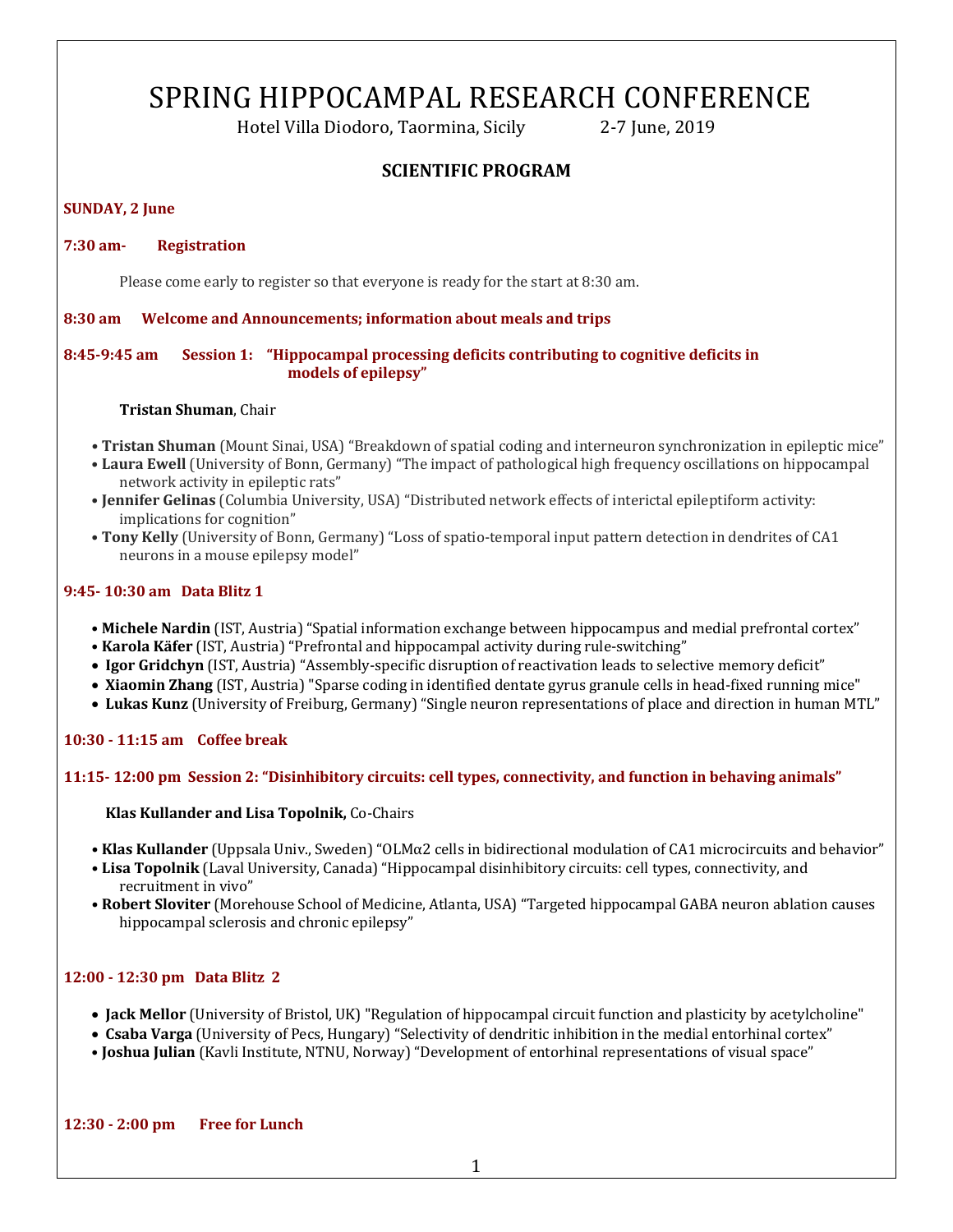#### **2:00 · 3:15 pm Session 3: The other hippocampal output: navigating from the hippocampus to the** retrosplenial cortex via the subiculum"

**Koen Vervaeke,** Chair

- Mark Cembrowski (Janelia Research Campus, USA) "Cell-type-specific rules of a subiculum-dependent memory"
- **Andrew Alexander** (Boston University, USA) "Egocentric coding in the retrosplenial cortex"
- **Dora Angelaki** (Baylor College of Medicine, USA) "Allocentric versus egocentric perspectives in retrosplenial cortex"
- Koen Vervaeke (Oslo University, Norway) "Analysis of self-motion representations in the mouse retrosplenial cortex using two-photon microscopy"
- **Debora Ledergerber** (NTNU, Trondhein, Norway) "Multiplexed activity in subiculum during a spatial working memory task"

## **3:15 - 4:00 pm Coffee break**

# **4:00- 5:00 pm Session 4: "RNA metabolism and novel therapeutic approaches in temporal lobe epilepsy "**

**Jochen Meier, Chair** 

- **Oren Ram** (The Hebrew University of Jerusalem, Israel) "Highly sensitive single cell-based platform for comprehensive characterization of hippocampal neurogenesis using pluripotent stem cells"
- **Jochen Meier** (Technical University Braunschweig, Germany) "Hippocampal neuron type-specific effects of glycine receptor C-U RNA editing in temporal lobe epilepsy"
- Pawel Fidzinski (Charité Universitätsmedizin Berlin, Germany) "Human slices and organotypic slice cultures preclinical tools for CNS drug validation"
- **Carola Haas** (Universitätsklinikum Freiburg, Germany) "Structural and functional hippocampal plasticity in experimental epilepsy"

## **5:00 - 7:00 pm Session 5: "Law and order in spatial representations"**

## **Alessandro Treves**, Chair

- **Karel Jezek** (Charles Univ., Pilsen, Czech Republic) "Competition between rival maps in the hippocampus"
- **Remi Monasson** (ENS, Paris, France) "Two ways of taking out a competing place cell map"
- **Cliff Kentros** (NTNU, Trondheim, Norway) "Mild disorder: rate remapping in grid cells"
- Davide Spalla (SISSA, Trieste, Italy) "Is global remapping allowed for grid cells?"
- Gily Ginosar (Weizmann Inst, Rehovot, Israel) "Unruly nature of grid cells revealed in 3D"
- **Federico Stella** (IST Vienna, Austria) "Partial disorder as the only way for grid cells to co-exist"
- Charlotte Boccara (University of Oslo, Norway) "The entorhinal cognitive map is attracted to goals"
- **Yoram Burak** (The Hebrew University of Jerusalem, Israel) "Functional consequences of dynamic coupling between place cells and grid cells"

End of Sunday program

# **MONDAY, 3 June**

## **8:30- 10:00 am Session 6: "The heterogeneity of primate hippocampal theta: form and function"**

## **Joshua Jacobs and Simon Hanslmayr, Co-chairs**

- **Jon Rueckemann** (University of Washington, USA) "Theta in the monkey hippocampus"
- **Daniel Bush** (University College London, UK) "Human hippocampal theta in spatial and episodic memory function"
- **Joshua Jacobs** (Columbia University, USA) "Slow and fast theta oscillations in the human hippocampus"
- **Simon Hanslmayr** (University of Birmingham, UK) "The role of human hippocampal oscillations and neural firing during associative memory formation"
- **Nanthia Suthana** (University of California, Los Angeles, USA) "Properties of human hippocampal theta oscillations during ambulatory spatial navigation"
- **Tim Tierney** (University College London, UK) "Non-invasive measurements from human hippocampus using a wearable magnetoencephalography system"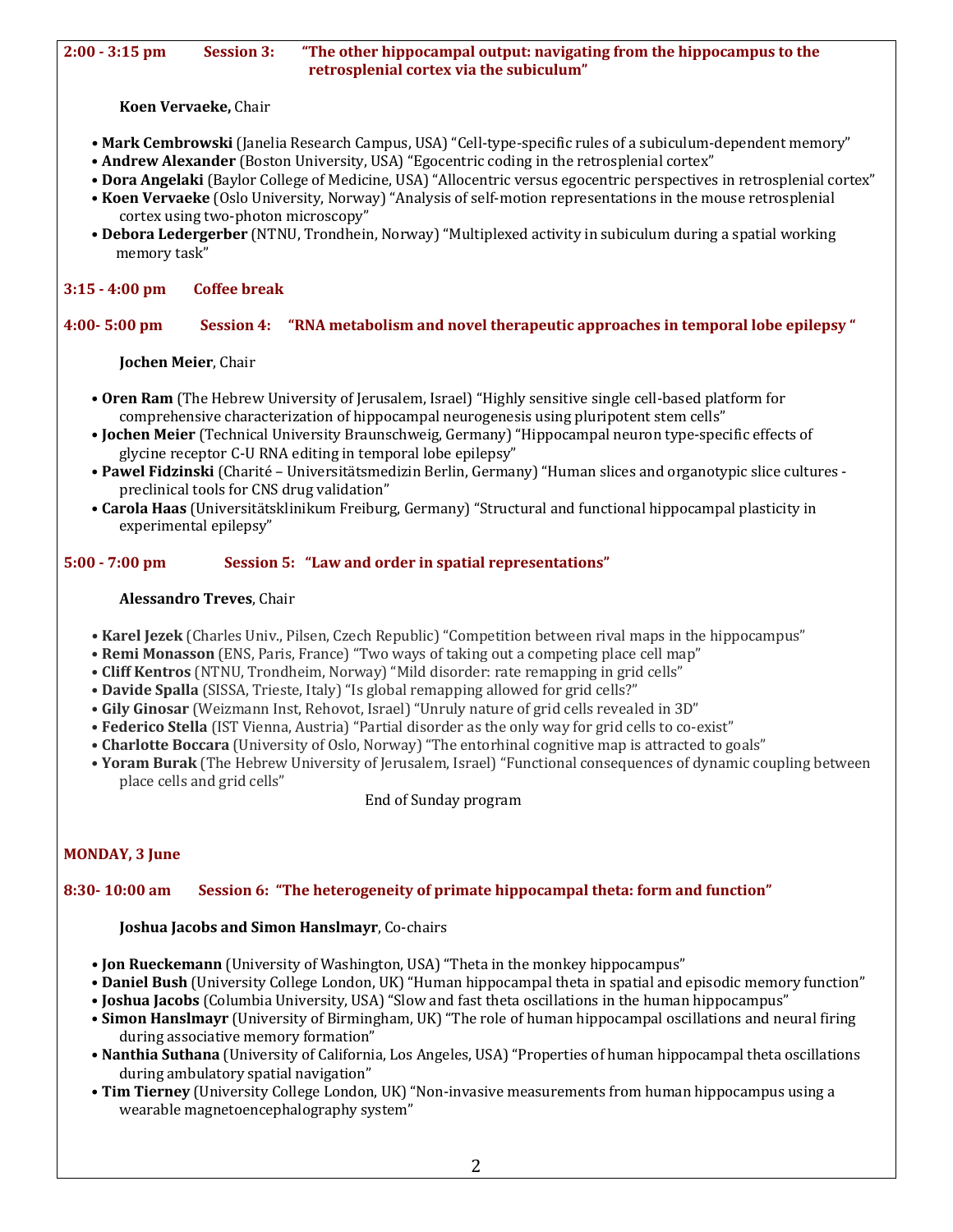## **10:00 - 10:45 am Coffee break**

#### **10:45 - 11:30 am Data Blitz 3**

- Peter Jedlicka (Justus Liebig University Giessen, Germany) "A new compartmental model of mature and adult-born dentate granule cells stable across different morphologies"
- Janina Gasthaus (University Medical Center Hamburg-Eppendorf, Germany) "Mental retardation in phenylketonuria; the link between catecholamines and microglia"
- Albert M Barth (KOKI, Hungary) "Median raphe control over hippocampal oscillatory activity"
- Barbora Slavikova (Czech Academy of Sciences, Prague, Czech Republic) "Synthetic testosterone derivatives modulate rat P2X2 and P2X4 receptor channel gating"
- Hana Chodounska (Czech Academy of Sciences, Prague, Czech Republic) "3-Hemiesters of estradiol with lipophilic C-17 modifications; novel potentiators of the NMDA receptor"
- Walter Fischler (Columbia University, NY, USA) "The role of odor landmarks in place cell formation and navigation"

#### **11:30 - 12:30 pm Session 7: "Catecholaminergic modulation of memory persistence in the hippocampus"**

#### **Lisa Genzel and Tomonori Takeuchi**, Co-chairs

- **Kaoru Inokuchi** (University of Toyama, Japan) "Organization of memory engram in the hippocampus"
- Gina Poe (UCLA, USA) "The timing of noradrenaline for memory consolidation across sleep: a time to fire and a time to refrain from firing"
- Oxana Eschenko (Max Planck Institute, Germany) "Retrospective and prospective views on the temporal dynamics of the noradrenaline involvement in memory"
- Tomonori Takeuchi (Aarhus University, Denmark) "Dopaminergic memory modulation by two distinct novelty systems"

#### **12:30 - 2:00 pm Free for Lunch**

#### **2:00 - 3:15 pm** Session 8: "Synaptopodin, the spine apparatus and the cisternal organelle – **from synapses to networks"**

#### **Thomas Deller, Chair**

- Thomas Deller (Frankfurt, Germany) "Synaptopodin an organizer of endoplasmic reticulum in hippocampal neurons"
- **Alexander Drakew** (Hamburg/Frankfurt, Germany) "The spine apparatus enforces synaptic plasticity at single hilar mossy fiber boutons"
- Maren Engelhardt (Heidelberg/Mannheim, Germany) "A role for the cisternal organelle in axon initial segment plasticity"
- Gabriele Rune (Hamburg, Germany) "Sex-specific aspects of synaptopodin and the spine apparatus"
- **Andreas Vlachos** (Freiburg, Germany) "The spine apparatus and synaptic plasticity; one organelle to rule them all?"

#### **3:15 - 3:45 pm Data Blitz 4**

- **Salman Qasim** (Columbia University, NYC, USA) "Memory retrieval modulates spatial tuning of single units in the human medial temporal lobe"
- Félix Leroy (Columbia University, NYC, USA) "A circuit from hippocampal CA2 to lateral septum disinhibits social aggression"
- Bálint Lasztóczi (Medical University of Vienna, Austria) "GABAergic mechanisms of hippocampal gamma oscillations in awake mice"
- Kelsey Canada (University of Maryland, USA) "Longitudinal changes in hippocampal subfield volume predict improvements in memory ability during early to mid-childhood"

#### **3:45- 4:30 pm Coffee break**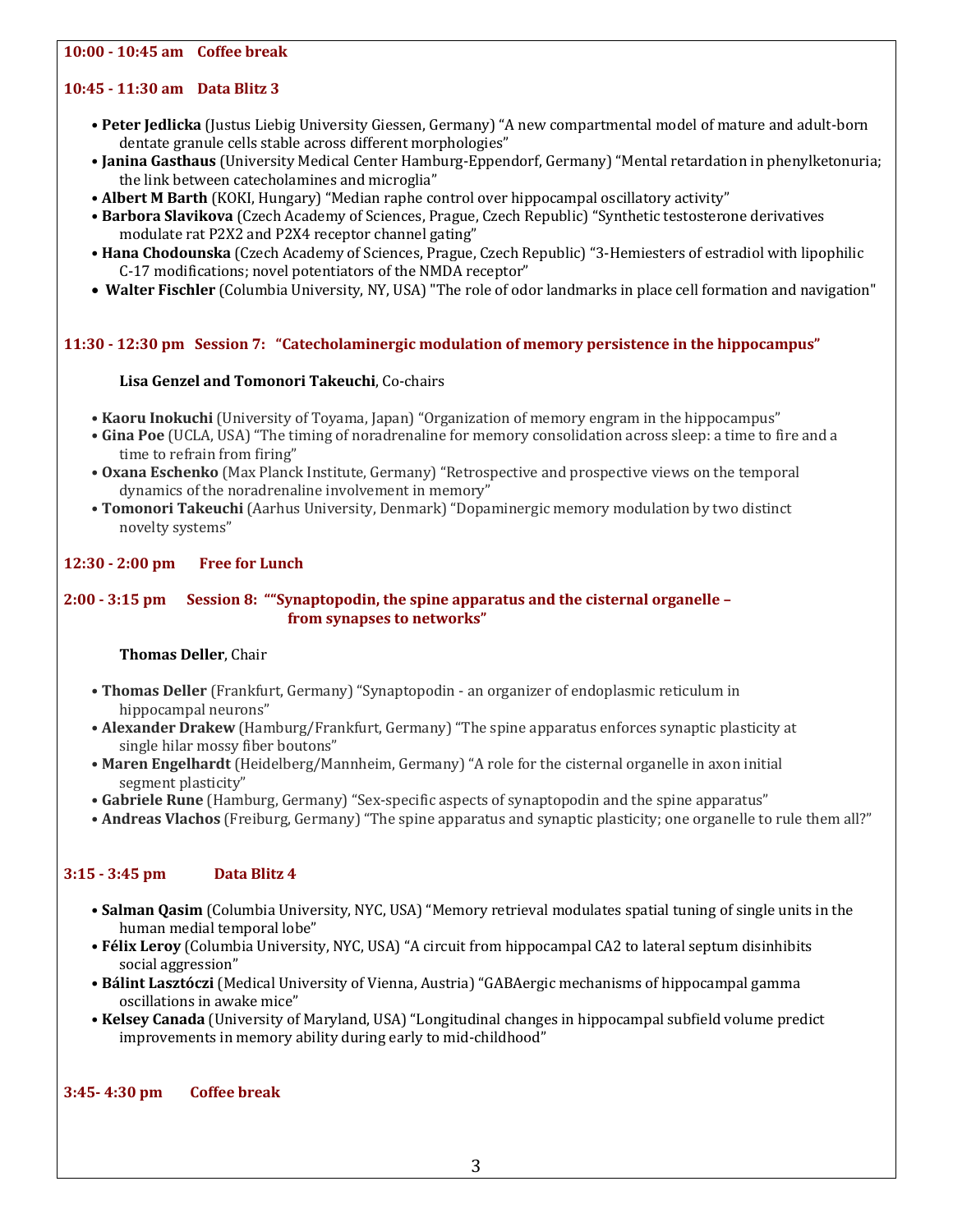#### **4:30-5:30 pm Session 9: "Large scale modeling of the hippocampus"**

**Michele Migliore, Chair** 

- **Michele Migliore** (National Research Council, Italy) "Introduction to large-scale modeling of the hippocampus"
- Frances Skinner (UNH, Canada) "Creating and leveraging CA1 microcircuit models to understand theta rhythm generation"
- Szabolcs Kali (KOKI, Hungary) "State-dependent dynamics, learning, and the emergence of activity sequences in models of hippocampal area CA3"
- **Armando Romani** (EPFL, Switzerland) "A full-scale model of the CA1 circuit implemented using a unified data-driven modeling workflow"

## **5:30- 6:30 pm Session 10: "Neurosteroids, oxysterols, and hippocampal functions"**

#### **Steven Mennerick and Mariangela Chisari**, Co-chairs

- **Mariangela Chisari** (University of Catania, Italy) "New pregnenolone sulfate-like modulators of NMDAR: insights in cellular accumulation and retention "
- Eva Kudova (Czech Academy of Sciences, Czech Republic) "Synthetic 5β-reduced neurosteroids as neuroprotective agent in both in vitro and in vivo models"
- Nathalie Cartier (INSERM ICM, France) "Consequences of CYP46A1 gene transfer in hippocampus on cholesterol pathway and hippocampal function"
- Steven Mennerick (Washington University in St. Louis, USA) "24S-hydroxycholesterol effects on mouse hippocampus: from transcription to behavior"

#### End of Monday program

#### **TUESDAY, 4 June**

#### **8:30- 9:45 am** Session 11: "New insights into pathophysiological mechanisms underlying hippocampal dysfunction in Alzheimer's disease"

#### **Ottavio Arancio** and **Claudio Grassi**, Co-chairs

- Stefan Lichtenthaler (DZNE, German Center for Neurodegenerative Diseases, Munich, Germany) "Substrates and functions of the hippocampal protease BACE1"
- Kei Cho (King's College London, UK) "Pathophysiological role of Tau in hippocampal synaptic structure and function"
- Ottavio Arancio (Columbia University, New York, NY, USA) "On the role of amyloid-precursor protein in the impairment of hippocampal synaptic plasticity and memory caused by  $A\beta$  and Tau oligomers"
- **Claudio Grassi** (Università Cattolica Medical School, Rome, Italy) "Accumulation of Alzheimer's disease hallmarks impairs hippocampal plasticity and memory in HSV-1-infected mice"
- **Paul Fraser** (University of Toronto, Canada) "SUMOylation pathways in neurodegeneration"

## **9:45 – 10:30 am Data Blitz 5**

- **Adrian Duszkiewicz** (McGill University, Canada) "Thalamic reticular nucleus exerts inhibitory control on the head-direction signal"
- Miriam Nokia (University of Jyväskylä, Finland) "Disrupting dentate spike-related neural processing affects learning in rats"
- Alessia Mastrodonato (Columbia University, NYC, USA) "Prophylactic (R,S)-ketamine attenuates learned fear by modulating hippocampal memory traces"
- Manuela Allegra (Institut Pasteur, Paris, France) "Neuronal discrimination of similar sensory inputs during hippocampal memory encoding"
- Øyvind Arne Høydal (NTNU) "Object-Vector Coding in the Medial Entorhinal Cortex"

## **10:30 - 11:15 am Coffee break**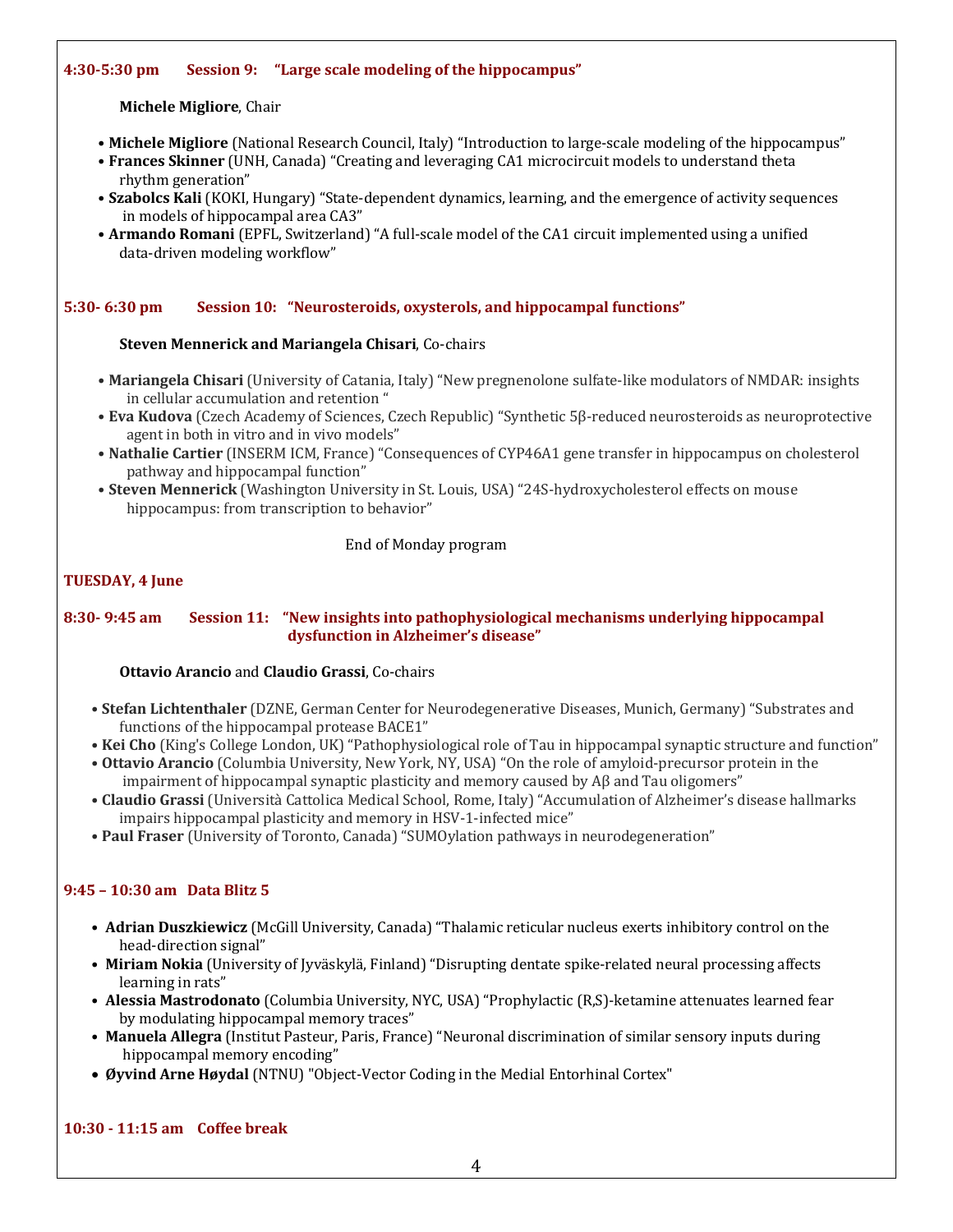#### **James Ainge, Chair**

- Kaori Takehara-Nishiuchi (University of Toronto, Canada) "Situation code in the lateral entorhinal cortex"
- **Brianna Vandrey** (University of Edinburgh, UK) "LEC layer II fan cells are critical for episodic memory"
- **James Ainge** (University of St Andrews, UK) "Integrating features of episodic memory in LEC-hippocampal circuits"
- Eirik Stamland Nilssen (NTNU, Norway) "Connectivity of fan cells in layer II of lateral entorhinal cortex"
- Kei Igarashi (UC Irvine, USA) "Dissecting circuits in lateral entorhinal cortex underlying associative learning "

## **12:30 - 2:00 pm Free for Lunch**

#### **2:00 - 3:00 pm Session 13: "Cellular and circuit mechanisms for spatial representations"**

#### **Jerome Epsztein and Matt Nolan, Co-chairs**

- **Desdemona Fricker** (CNRS, Descartes University, Paris, France) "Cells and circuits for head direction coding; neuronal properties and synaptic interactions in the presubiculum"
- **Jerome Epsztein** (Aix-Marseille University, INSERM, Marseille, France) "Intracellular determinants of CA1 pyramidal cells activation or silencing during locomotion"
- **Jeffrey Magee** (Baylor College of Medicine, TX, USA) "Mechanisms of experience-dependent CA1 representations"
- **Daniel A. Dombeck** (Northwestern University, IL, USA) "Optical recording of synaptic inputs to place cells"

## **3:00 - 3:30 pm Data Blitz 6**

- **Holly Hunsberger** (Columbia University, NYC, USA) "Sex, anxiety, and the hippocampus: Intersections in Alzheimer's disease"
- Ohad Rechnitz (Technion, Israel) "Hippocampal place cells demonstrate pattern completion and separation deficits in a novel tactile-morph task in a mouse Alzheimer's model"
- David Vanier (SUNY Stony Brook, NY, USA) "Macroevolution of the hippocampal formation in primates"

## **3:30-4:15 pm Coffee break**

#### **4:15 - 5:30 pm Session 14: "Chasing multiple engrams with activity-dependent and large-scale imaging strategies"**

**Steve Ramirez** and Denise Cai, Co-chairs

- Steve Ramirez (Boston University, USA) "Population and projection-specific segregation of fear and reward engrams in the hippocampus"
- **Michael Drew** (University of Texas at Austin, USA) "Fear extinction representations in the hippocampus"
- **Denise Cai** (Mount Sinai, NYC, USA) "Linking memories"
- Christine Denny (Columbia University, NYC, USA) "Propranolol decreases fear expression by modulating memory traces in the dorsal dentate gyrus"
- **Tomas Ryan** (Trinity College, Ireland) "The evolution and development of memory engrams"

## **5:30 - 6:45 pm Session 15: "Organisation and function of hippocampal targets in the deep entorhinal cortex"**

**Matt Nolan, Chair** 

- **Shinya Ohara** (NTNU, Trondheim, Norway) "Local circuits of layer Vb neurons in the lateral and medial entorhinal cortex"
- **Alexei Egorov** (Heidelberg, Germany) "Differential parallel processing of hippocampal network activity in the deep layers of the entorhinal cortex"
- **Sonia Gasparini** (LSU Health, New Orleans, USA) "Dendritic features of entorhinal layer V neurons"
- **David Rowland** (NTNU, Trondheim, Norway) "Functional characterization of cells in layer V of the medial entorhinal cortex"
- **Matt Nolan** (Edinburgh, Scotland) "Synaptic organisation of layer 5b of the medial entorhinal cortex"

End of Tuesday program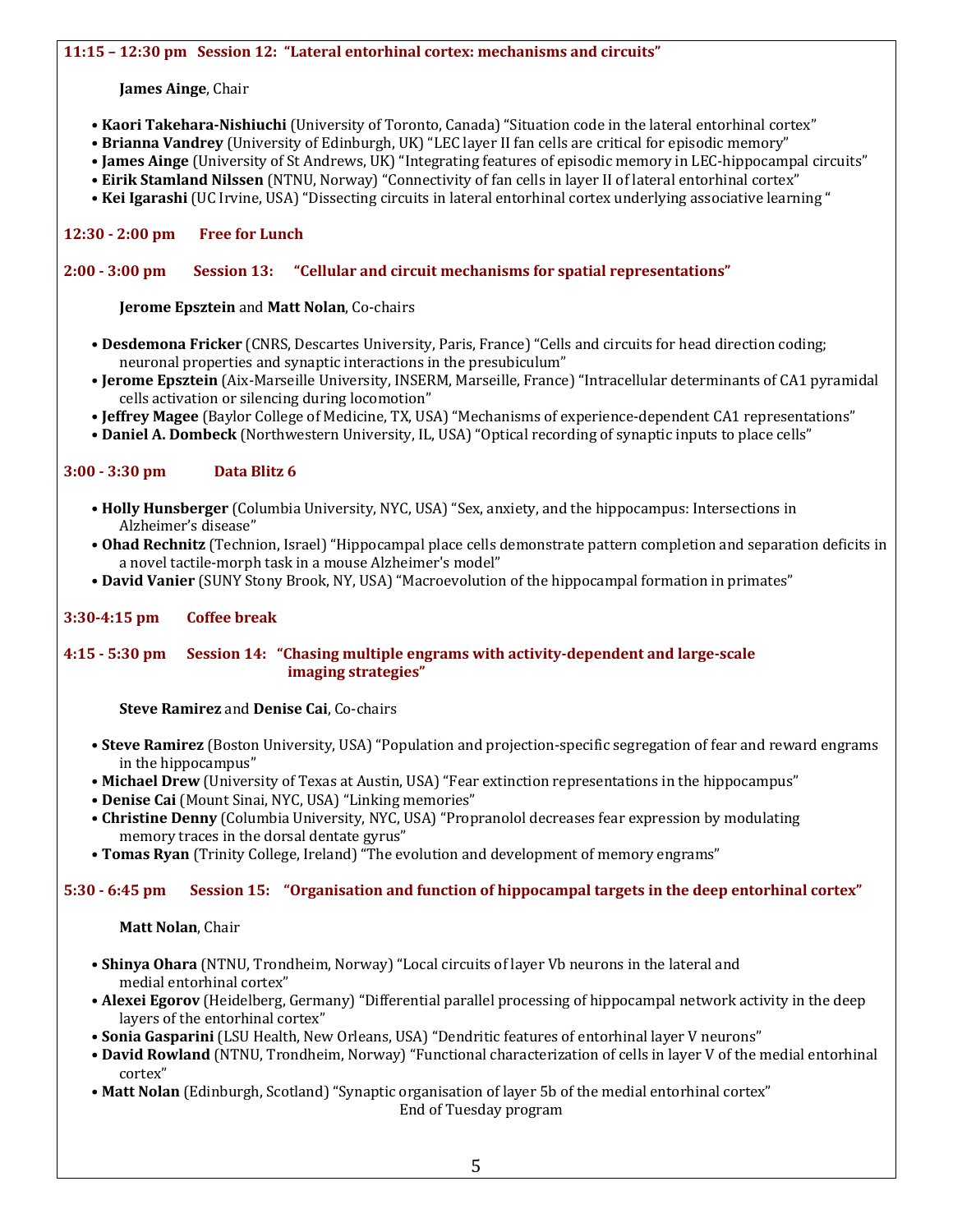#### **WEDNESDAY, 5 June**

## **8:30-10:00 am Session 16: "Cellular and molecular regulation of hippocampal and cerebral cortical neurogenesis"**

**Laurent Nguyen, Chair** 

- Noelia Urbán (IMBA, Austria) "Intrinsic and systemic control of adult neurogenesis"
- **Simon Hippenmeyer** (IST, Austria) "Mechanisms generating cell-type diversity in neocortex and hippocampus"
- Fiona Francis (Institut du Fer à Moulin, France) "Early-born hippocampal neurons are abnormally positioned in doublecortin knockout mice and exhibit mitochondrial abnormalities"
- Laurent Nguyen (ULiege/GIGA-R, Belgium) "Cell migration promotes dynamic cellular interactions to control cerebral cortex morphogenesis"
- **Silvia Cappello** (Max Planck, Germany) "Mechanisms regulating human neurogenesis"
- Victor Borrell (Instituto de Neurociencias de Alicante, Spain) "Transcriptional control of cortical neurogenesis and folding"

## **10:00- 10:30 am Data Blitz 7**

- **Noam Nitzan** (Charité Universitätsmedizin, Germany) "Cell-type specific routing of hippocampal output during fast oscillations"
- **Soraya Dunn** (University College London, UK) "Oscillatory dynamics of the ferret hippocampus"
- Michele Pignatelli (MIT, USA) "Engram cell excitability state determines the efficacy of memory retrieval"

#### **10:30 - 11:00 am Coffee break**

#### **11:00 – 12:30 pm** Session 17: "Role of ripple sequences and replay in learning and memory"

#### **Antonio Fernandez-Ruiz**, Chair

- **Fabian Kloosterman** (KU Leuven, Belgium) "Real-time classification of experience-related ensemble spiking patterns for closed-loop applications"
- **Jozsef Csicsvari** (IST, Austria) "Reactivation of planned trajectories during radial eight arm maze tasks"
- **Antonio Fernandez-Ruiz** (NYU, USA) "Closed-loop optogenetic prolongation of ripple sequences improves memory performance"
- Brad Pfeiffer (UT Southwestern, USA) "Experience-dependent interaction between theta sequences and ripple-based replay"
- **Freyja Olafsdottir** (UCL, UK) "Hippocampal-entorhinal replay dynamics supporting learning"
- Shantanu Jadhav (Brandeis University, USA) "Hippocampal-prefrontal replay supports retrospective and prospective evaluation for spatial learning"

#### **12:30 - 2:00 pm Free for Lunch**

#### **2:00** – 3:30 pm Session 18: "Surviving stress: resilience and the hippocampus"

**Nesha Burghardt** and **Christoph Anacker**, Co-chairs

- Christoph Anacker (Columbia University, USA) "Inhibiting ventral dentate gyrus activity prevents stress-induced psychopathology"
- Nesha S Burghardt (Hunter College, USA) "Dietary curcumin promotes resilience to social stress"
- Tak Pan Wong (McGill University, Canada) "Hippocampal memory engrams are cellular substrates for stress susceptibility and resilience"
- Alireza Chenani (Max Planck Institute of Psychiatry, Munich, Germany) "Hippocampal network configuration under stress"
- **Hongyu Zhang** (University of Bergen, Norway) "Modulation of AMPAR surface diffusion restores hippocampal plasticity in neurodegenerative and neuropsychiatric diseases"
- **Shona Chattarji** (NCBS, Bangalore, India) "Enriched environment and stress resilience"

**3:30-4:15 pm Coffee break**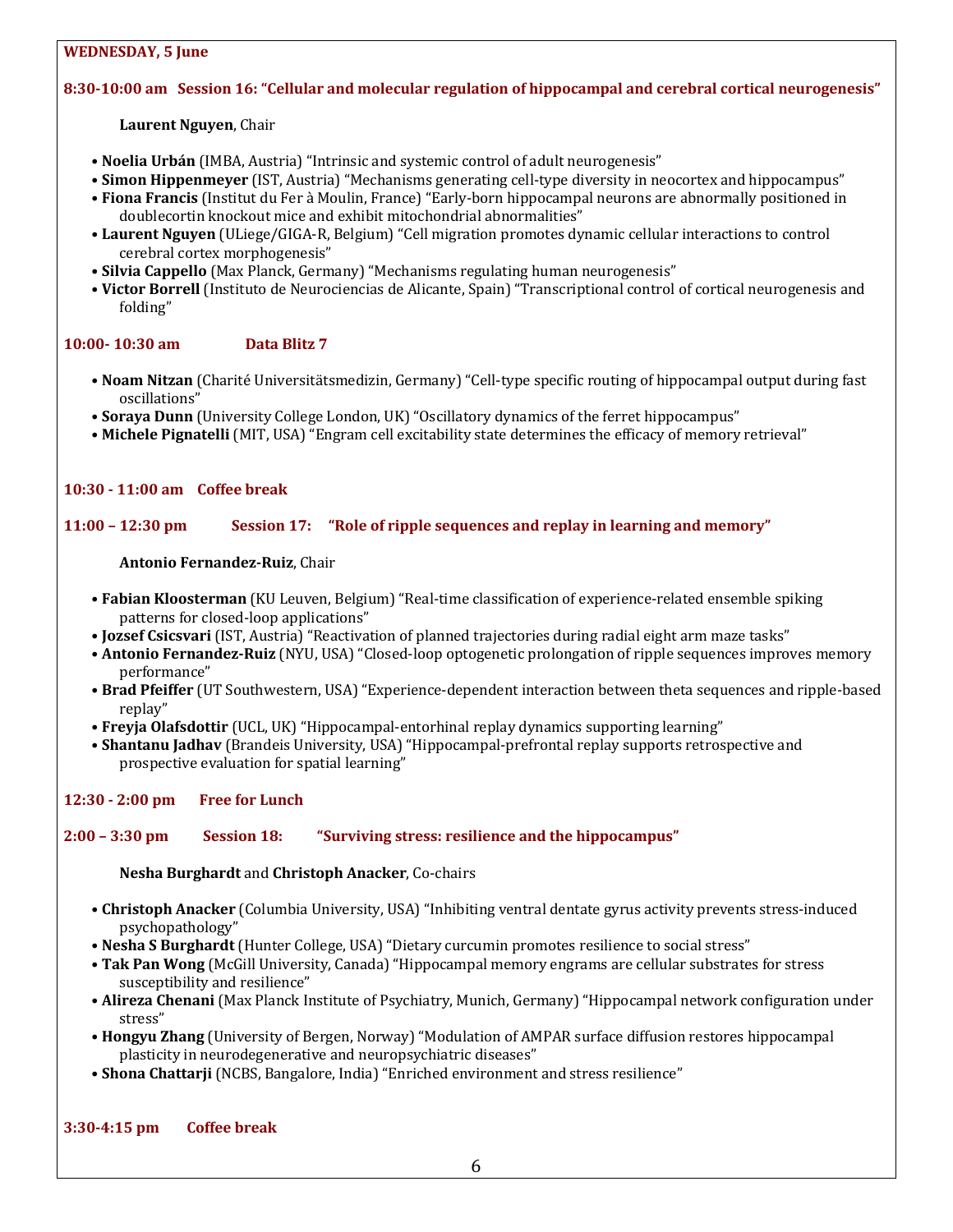#### **4:15 - 5:30 pm Session 19: "The hippocampal CA2 region in social behavior and disease"**

**Steve Siegelbaum** (Columbia University, USA), Chair

- Serena Dudek (NIEHS, Durham, NC, USA) "Novel role for a stress hormone receptor in the development and maintenance of CA2 neuron phenotype"
- Rebecca Piskorowski (INSERM, Paris, France) "Connecting the hypothalamus to the hippocampus: area CA2"
- Thomas McHugh (RIKEN Center for Brain Science, Japan) "CA2 modulation of the medial septum"
- **Azahara Oliva** (Columbia University, New York, USA) "CA2 sharp wave ripples regulate social memory"
- Ute Haussler (University of Freiburg, Germany) "Mossy fiber-CA2 circuits in temporal lobe epilepsy"

#### **5:30 - 6:15 pm Session 20: "Diverse potential targets for the heterogenous symptoms of traumatic brain injury"**

**Akiva Cohen, Chair** 

- **Coleen Atkins** (University of Miami, USA) "The interaction of early life stress and mild traumatic brain injury on hippocampal function"
- Viji Santhakumar (University of California at Riverside, USA) "Innate immune signaling compromises hippocampal dentate E-I balance after brain injury"
- Akiva Cohen (CHOP/UPENN, USA) "Path specific E-I imbalances contribute to hippocampal involved behavioral dysfunction"

End of Wednesday program

#### **THURSDAY, 6 June**

#### **8:30-10:30** am **Session 21: "Behavior matters! Disentangling learning-dependent effects from spontaneous** processes in sleep electrophysiology"

**Adrien Peyrache and Lisa Genzel, Co-chairs** 

- Karim Benchenane (CNRS/ESPCI, France) "Human-like sleep scoring for the study of neuronal homeostasis and memory consolidation in rodent"
- Laura Colgin (University of Texas at Austin, USA) "Neuronal representations of space across waking behaviors and sleep states"
- George Dragoi (Yale University, USA) "Ontogeny of preconfigured and replay sequences"
- David Dupret (Oxford University, UK) "Differential SWR reactivation of theta co-firing windows"
- Lisa Genzel (Radboud Univ., Netherlands) "Behaviour and prefrontal cortex-hippocampus interactions during sleep"
- Silvia Maggi (University of Nottingham, UK) "Prefrontal cortex population coding of the present but not the past is carried forward into sleep"
- **Adrien Peyrache** (McGill University, Canada) "Thalamo-cortical mechanisms for sleep replay"
- Matt van der Meer (Dartmouth College, USA) "Motivational shifts bias hippocampal replay content away from the preferred outcome"

#### **10:45 - 11:30 am Coffee break**

**11:30 - 12:30 am** Session 22: "The influence of emotion, motivation, and reinforcement on hippocampal**dependent memories in humans""**

**Maureen Ritchey**, Chair

- David Clewett (New York University, USA) "Emotion's carryover effects on novel memory integration"
- **Joseph Dunsmoor** (University of Texas, USA) "Mental context reinstatement balances retrieval of fear versus safety memories in the human brain"
- Chi Ngo (Temple University, USA) "Gain-loss framing enhances mnemonic discrimination in preschoolers"
- Maureen Ritchey (Boston College, USA) "Cortico-hippocampal networks supporting emotional episodic memories"

**12:30 - 2:00 pm Free for Lunch**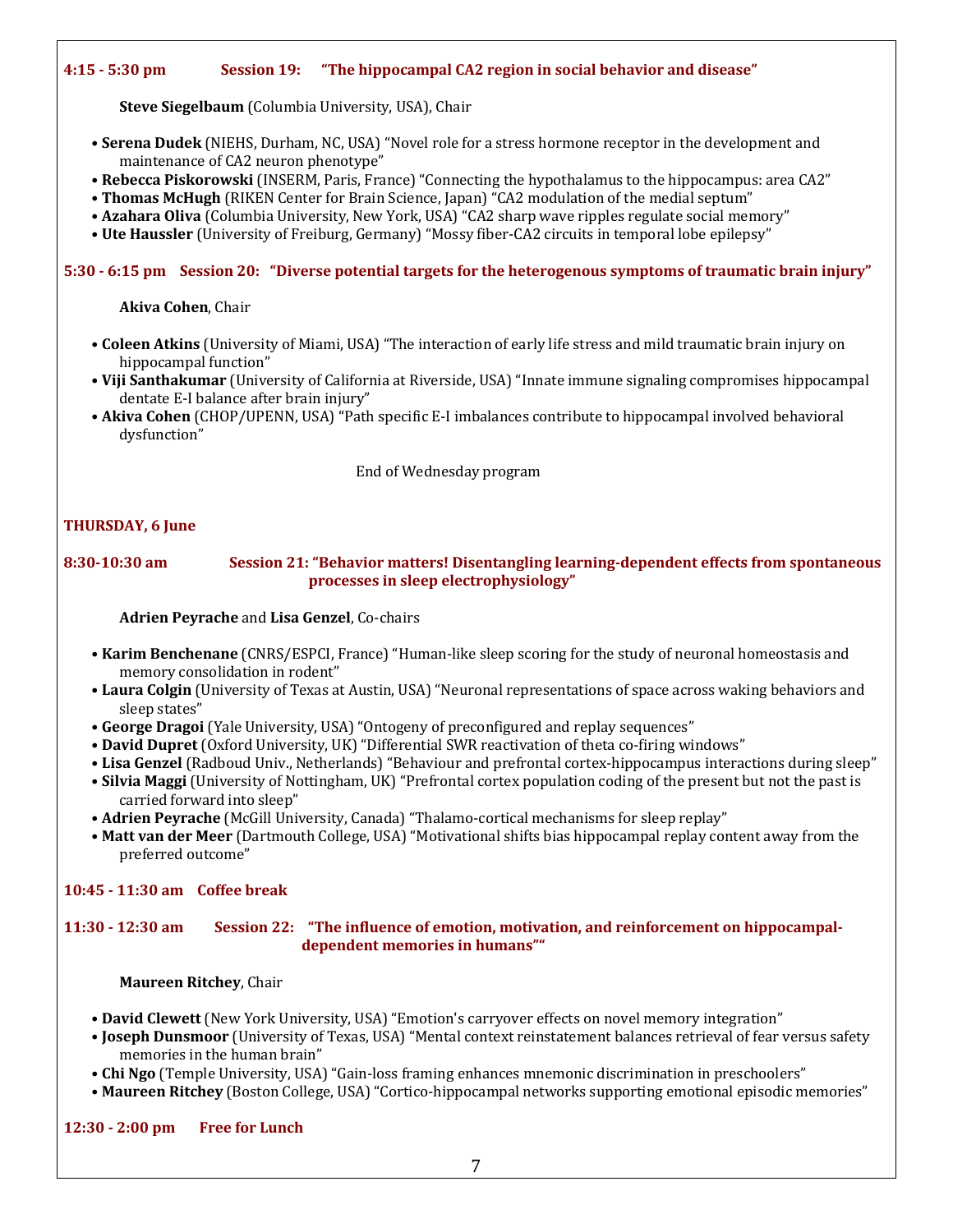#### **2:00 - 3:45 pm Session 23: "Hippocampal and cortical dysfunction in mouse models of intellectual disability and autism"**

**Lucas Pozzo-Miller, Enrico Tongiorgi,** and **Maurizio Giustetto**, Co-Chairs

- Barbara Bardoni (INSERM IPMC-CNRS, Valbonne, France) "Role of phosphodiesterase 2A in Fragile X-associated hippocampal dysfunction"
- **Audrey Brumback** (UT Austin, USA) "Corticothalamic physiology in preclinical models of autism spectrum disorder"
- Maurizio Giustetto (University of Torino, Italy) "Developmental trajectory of thalamo-cortical connectivity during critical periods of plasticity in CDKL5 knock-out mice"
- Gaia Novarino (Institute of Science and Technology, Klosterneuburg, Austria) "The role of the intellectual disability gene SETD5 in learning and cognition"
- Lucas Pozzo-Miller (University of Alabama Birmingham, USA) "Dysfunction of the ventral hippocampus projection to the medial prefrontal cortex, and its role in social deficits in Rett syndrome"
- Bernardo Sabatini (Harvard, USA) "Multi-transmitter release in the mammalian brain"
- **Enrico Tongiorgi** (University of Trieste, Italy) "Restoring dendritic integrity in the hippocampus of a mouse model of Rett syndrome"

#### **3:45 - 4:30 pm Coffee break**

#### **4:30 - 5:45 pm Session 24: "From what I perceive to where I am; coordinate transformation for navigation"**

**Adrien Peyrache and Dori Derdikman, Co-chairs** 

- Xenia Gofman (Technion, Israel) "Dissociation between post-rhinal cortex and downstream parahippocampal regions in the representation of egocentric boundaries"
- Jake Hinman (Boston U, USA) "Egocentric representation of environmental boundaries in the dorsomedial striatum"
- Kate Jeffery (University College London, UK) "Dimension reduction as a strategy for reducing cognitive load during navigation"
- Cheng Wang (Johns Hopkins University, USA) "Egocentric coding of external items in the lateral entorhinal cortex"
- Mayank Mehta (UCLA, USA) "Hippocampal anchor fields"

#### **5:45 - 7:00 pm** Session 25: "Beyond space: Encoding of time and other behavioral dimensions by **hippocampal, entorhinal and related circuits"**

**Jiannis Taxidis**, Chair

- **Jiannis Taxidis** (UCLA, USA) "Emergence and stability of hippocampal sequences encoding odors and time"
- **Jim Heys** (University of Utah, USA) "Specialized sub-circuits in medial entorhinal cortex encode elapsed time during immobility"
- **David Tingley** (NYU, USA) "Distributed phase coding; how are hippocampal sequences read out?"
- Marc Howard (Boston University, USA) "Coding of continuous dimensions for cognitive computation in the MTL and beyond"
- Chris MacDonald (MIT, USA) "A critical role for CA2 in the sequential organization of time cells supporting memory"

End of Thursday program

## **FRIDAY, 7 June**

#### **8:30-9:30 am Session 26: "Functional and anatomical organization of hippocampal output networks"**

#### **Gülşen Sürmeli**, Chair

- Stéphane Ciocchi (University of Bern, Switzerland) "Neural circuits for emotions in the ventral CA1 hippocampus"
- **Miguel Remondes** (University of Lisbon, Portugal) "Hippocampal-medial mesocortex interactions during choice behaviors"
- Gülsen Sürmeli (University of Edinburgh, UK) "Anatomical organization of entorhinal output networks"
- **Andrew Macaskill** (University College London, UK) "Dichotomous functions of ventral hippocampal subcircuits"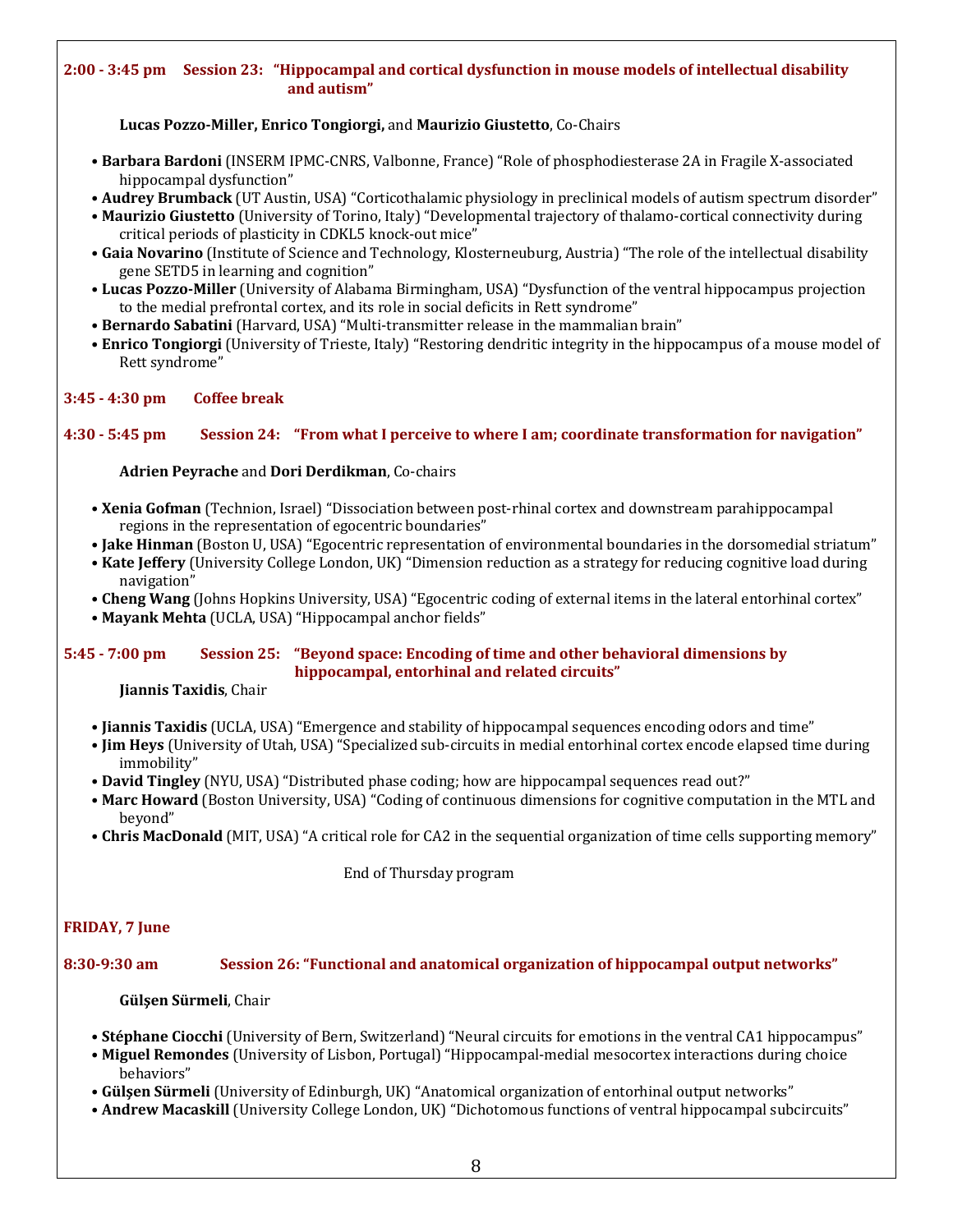#### **9:30 - 10:45 pm Data Blitz 8**

- **Tristan Stöber** (Simula Research Laboratory, Fornebu, Norway) and Andrew Lehr (University of Goettingen, Germany) "CA2 as a hippocampal sequence controller"
- Stephanie Grella (Boston University, USA) "Reactivation of hippocampus-mediated memories to disrupt the reconsolidation of fear"
- Abby Basya Finkelstein (Boston University, USA) "Ensemble dynamics in the hippocampus and amygdala mediate divergent fear memory retrieval in distinct affective states"
- Liron Sheintuch (Weizmann Institute, Israel) "Multiple maps of the same context stably coexist in the mouse hippocampus"
- **Alon Rubin** (Weizmann Institute, Israel) "Unsupervised analysis of large scale hippocampal neuronal activity"
- **Jiyun Shin** (Humboldt University of Berlin, Germany) "Perirhinal feedback input to layer 1 gates associative learning via burst activity"
- Silvia Viana da Silva (University of California San Diego, USA) "Network and memory impairment caused by CA3specific APP expression"
- **Duncan MacLaren** (Heidelberg University, Germany) "Medial septal PV+ and CB+ GABAergic neurons have dissociable roles in MEC spatial coding and behavior"

## **10:45 - 11:30 am Coffee break**

## **11:30 - 12:30 am Session 27: "Vestibular-hippocampal interactions"**

#### **Paul F. Smith, Chair**

- Stephane Besnard (Univ. Normandie, France) "The effects of otolith deficiency on development in mice"
- **Martin Hitier** (Univ. Normandie, France) "How does vestibular input project into the hippocampus?"
- **Paul F. Smith** (Univ. Otago, New Zealand) "The effects of bilateral vestibular loss on hippocampal LTP"
- **Andreas Zwergal** (Univ. Munich, Germany) "Functional and structural hippocampal changes in vestibulopathies: insights from multimodal imaging in rodents and patients"

## **12:30 - 2:00 pm Free for Lunch**

## **2:00** - 3:15 pm Session 28: "Spatio-temporal coding in the medial entorhinal cortex"

## **Kevin Allen, Magdalena Schlesiger**, and **Hannah Monyer**, Co-chairs

- **Yi Lu** (University College London, UK) "Absence of visual input affects place and grid cell activity"
- **Cesar Renno-Costa** (Federal University of Rio Grande do Norte, Brasil) "Insights on hippocampal remapping from a competitive model of place and grid cells in a loop"
- Magda Schlesiger (Heidelberg University, Germany) "Dissociable roles of medial septal CB+ and PV+ long-rangeprojecting GABAergic neurons in MEC temporal coding"
- Robert Munn (Stanford University, USA) "Entorhinal velocity signals reflect environmental geometry"
- Kevin Allen (Heidelberg University, Germany) "Impact of visual landmarks on the spatial representations of the medial entorhinal cortex"

## **3:15 - 3:45 pm Data Blitz 9**

- **John B. Trimper** (University of Texas at Austin, USA) "Different co-activity patterns in place cell and grid cell networks"
- **Ernie Hwaun** (University of Texas at Austin, USA) "CA3 place cells that represent a novel waking experience are preferentially reactivated during sharp wave-ripples in subsequent sleep"
- **David Omer** (Weizmann Institute, Rehovot, Israel) "Episodic cells for self and other in the bat hippocampus"
- Linda Katona (Oxford University, UK) "Subcortical modulation and brain-state dependent activity of trilaminar GABAergic hippocampal subiculum-projecting cells"